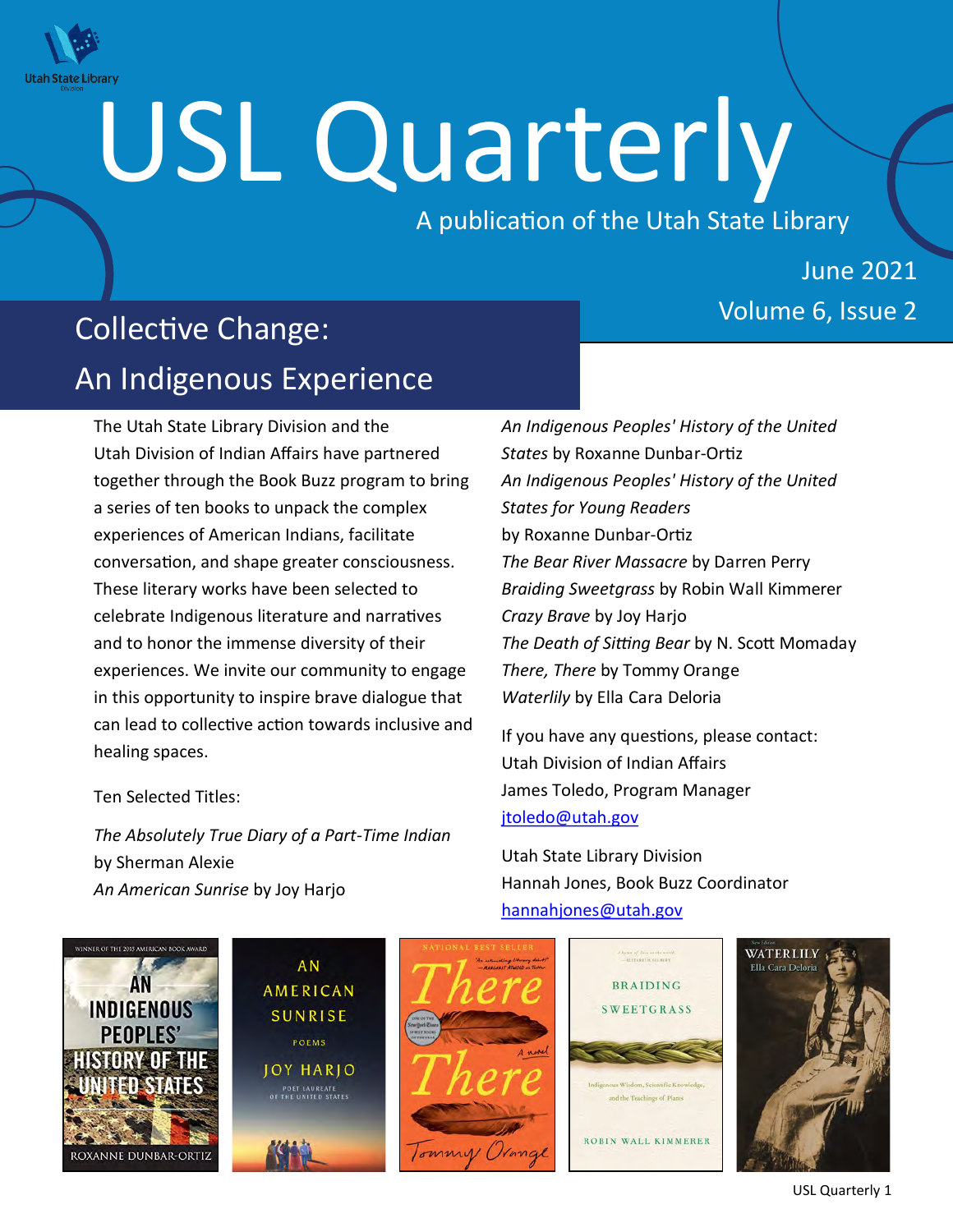# New Big Books Collection

The State Library is launching a new service targeting Children's Librarians across the state.

We've added a selection of "Big Books" to our collection and are making them available for loan for use in library storytimes.



This collection comprises about 40 popular children's titles in dimensions of 14" x 17" and larger, making it much easier for kids, even those way back in the back row, to see the images on the pages.

For more information on which titles are available and how to request them, go to [https://](https://library.utah.gov/ill/collections/) [library.utah.gov/ill/collections/.](https://library.utah.gov/ill/collections/) Your library will be responsible for return postage, however, since these titles will qualify as an interlibrary loan, the return shipping costs are reimbursable under the Borrower Support Grant if your library is a participant.



If this service proves useful, we'll continue to expand the collection. Let us know if there are any specific titles we can add for you!



### Tech Moment

It's summer, and that means it's the season of vacation envy. Instead of grumbling to yourself at other people's pictures of stunning Venice or exotic Provo, try traveling through the magic of virtual reality, or VR. You don't even need a fancy VR headset; a phone, tablet or laptop will still be a great experience for these three sites and more.



Browse [YouTube 360 f](https://www.youtube.com/360)or daring escapades and innovative storytelling.

Step into scenes of everyday life with [360 Cities.](https://www.360cities.net/map)

[Google Arts & Culture](https://artsandculture.google.com/project/360-videos) will take you to museums, landmarks, and even outer space.

 With some armchair travel, you can skip the flights and go straight to the attractions. Try finding the longest city name, the place with the most historical markers, or the strangest photo-bomb from a tourist captured in 360°.

 While you're exploring, don't forget to visit the beautiful libraries of our home state! [The State Library's 360](https://library.utah.gov/covid-19-resources/resources-for-public/virtual-tours/)   [tour gallery t](https://library.utah.gov/covid-19-resources/resources-for-public/virtual-tours/)akes you right to the heart of historic buildings and brand new works of architectural wonder.

Travel today!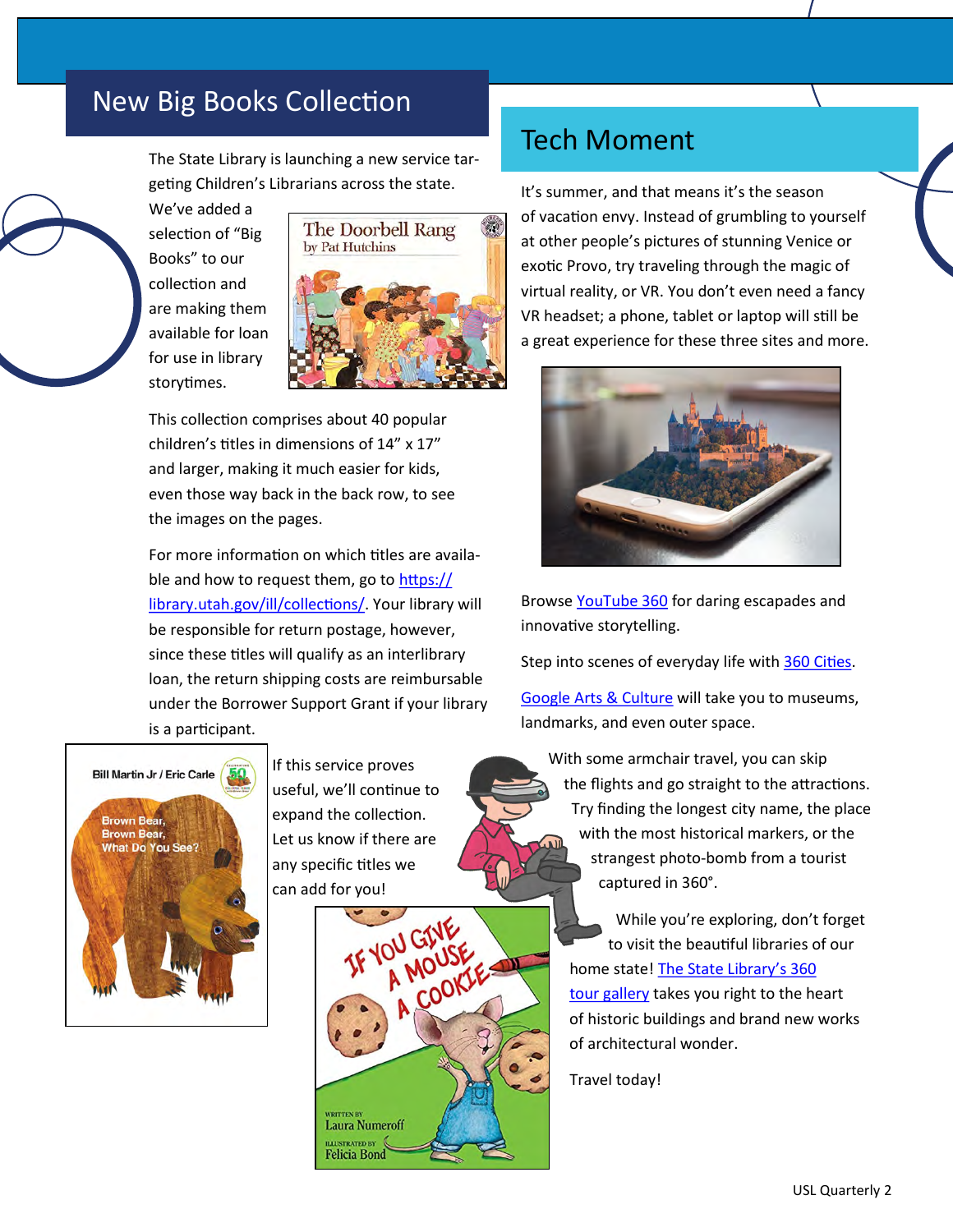# Upcoming Trainings

*How to Write Effective Survey Questions to Get Useful Data*

Thursday, Jul. 1 - 10 AM, MDT\*

Is your library planning for upcoming services, programs, or events? They'll be more successful if you know what sorts of things the people in your service area truly want and need. If you don't know exactly how to write and ask the questions, you may find out later that you didn't get any actionable data. Marketer and wordsmith Kathy Dempsey can prepare you to avoid survey pitfalls. Sign up for this webinar so you'll understand the tactics:

Every word you choose matters. Beware open-ended questions. Always avoid library lingo. Never ask about "interest." Ask the same question more than once. Write, test, tweak, repeat. What makes people take surveys?

This webinar will also touch on how to distribute surveys to get good response rates.

#### *Serving Homeless Patrons Discussion* Thursday, Jul. 29 - 12 PM, MDT\*

On July 1, visit Niche Academy and create a username and password, if you haven't already, and work through the Librarian's Guide to Homelessness. Access Niche Academy here: [https://my.nicheacademy.com/utah](https://my.nicheacademy.com/utah-staff)-staff.

Then, July 29, join us for a conversation about how to best serve patrons who are experiencing homelessness. What have you learned? What resources can you share? More details to follow. *How to get \$10,000 a month in free advertising from Google* Monday, Aug. 2 - 10 AM, MDT\*

Someone does a Google search and gets a list of results. On the very top are the "paid listings," ads placed by companies. Did you know libraries can place ads there too- for FREE? There's a little known initiative called Google Ad Grants. Every qualifying nonprofit that applies gets a grant of up to \$10,000 per month in advertising credit. This allows nonprofits to place ads at the top of Google search results, just like the big players do.

In this hour-long webinar, you'll learn everything you need to know: Which organizations qualify for the grants, how quickly you can apply and can get set up, why every library should be advertising its offerings in Google, best practices for successful Google Ads campaigns, where to get help in managing your grant and your campaigns, results that other Ad Grants libraries are already achieving and what are the real costs (money & time) of the program.

It's vital for your library to be visible on Google, where nearly everyone starts their searches. Meet the public where they are, and increase their awareness and usage of any of your library's resources.

#### To register for Workshops & Trainings: [library.utah.gov/workshops](https://heritage.utah.gov/library/workshops)

To access live webinars: [stateofutah.adobeconnect.com/usltraining](http://stateofutah.adobeconnect.com/usltraining/) \*Zoom links will be sent to all participants prior to the webinar.

To view archived webinars: [library.utah.gov/webinars](https://heritage.utah.gov/library/webinars)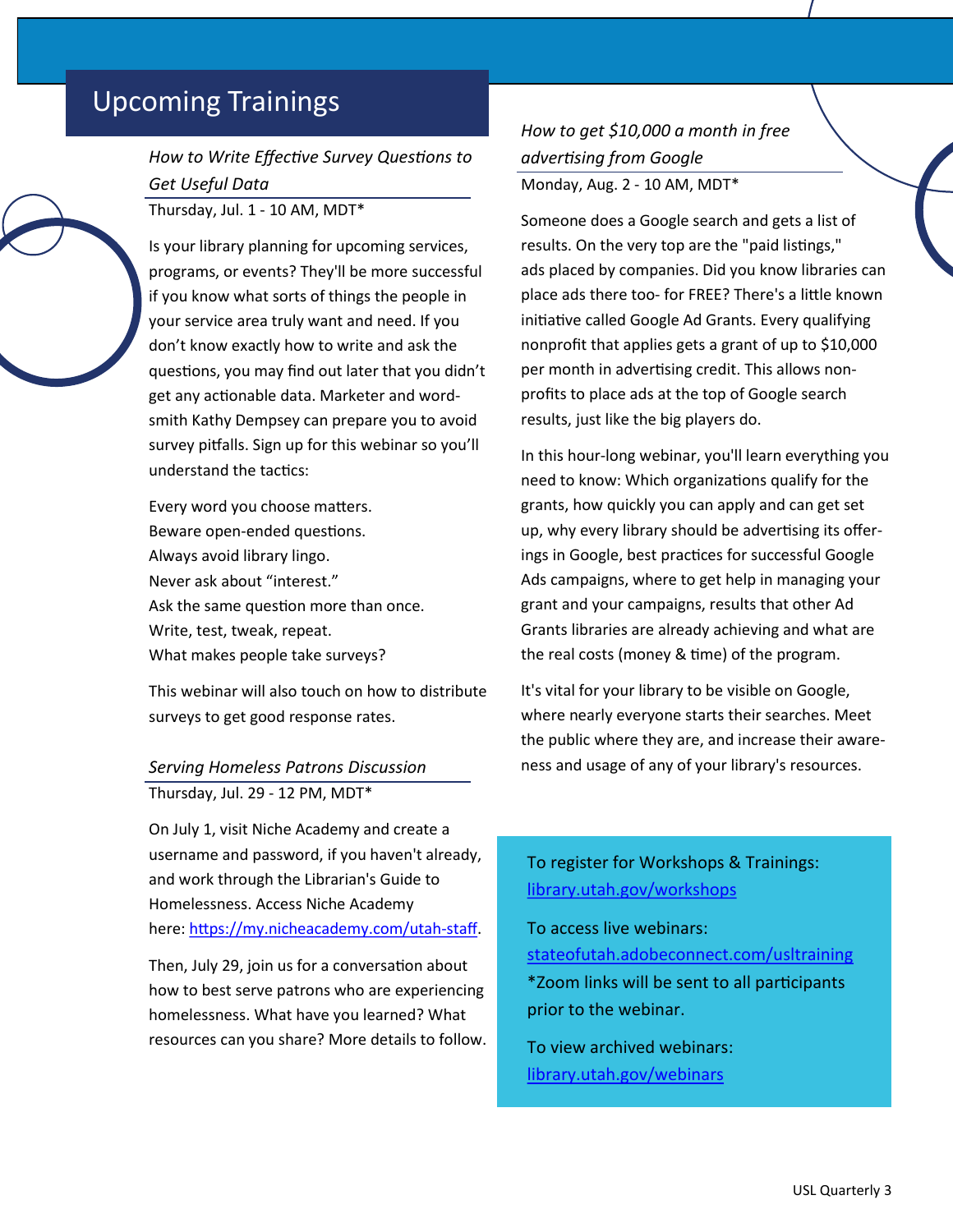# Database Spotlight



#### Niche Academy Now Available

The State Library has contracted with Niche Academy to provide professional development services to librarians and library staff across the state. You can access the Professional Development academy by going to [https://](https://my.nicheacademy.com/utah-libraries) [my.nicheacademy.com/utah](https://my.nicheacademy.com/utah-libraries)-libraries and creating a login.

In order to make this an effective tool for all libraries, a "Team" has been created for every public library in the state and the USL is in the process of designating directors (or another staff member of their choice) as supervisors of their library team. This will allow directors to assign specific tutorials or pathways to their staff for completion. Tutorials in the academy range from Grant Writing, Customer Service, Serving the Homeless, Technology in Libraries, Leadership and Management, using Utah's Online Public Library resources, and much more.

We'd love to hear what types of tutorials and trainings you would like to see added to the Academy and how you like what is currently there.

With questions on how to join the appropriate team or how supervisors can assign their team specific tutorials and monitor their progress, contact Marie Erickson at [merickson@utah.gov.](mailto:merickson@utah.gov)

# Online Book Discussion

Don't miss the Online Book Discussion, the book club sponsored by the USL, Program for the Blind and Disabled. Anyone can join in, just call in!

Tuesday, July 13, 2 PM to 3 PM (MST) Discussion led by Paula Stuart

2 Books are available this time!

*The Return* by Nicholas Sparks





 *Summerlost* by Allyson Braithwaite Condie

 *Summerlost* is the second selection for Utah's One State, One Book reading program. We will also have a virtual meeting with the author in late August. See you there!

To Join the Online Book Discussion: [stateofutah.adobeconnect.com/bookgroup](https://stateofutah.adobeconnect.com/bookgroup) Participate by phone:

1-877-820-7831, passcode 331626